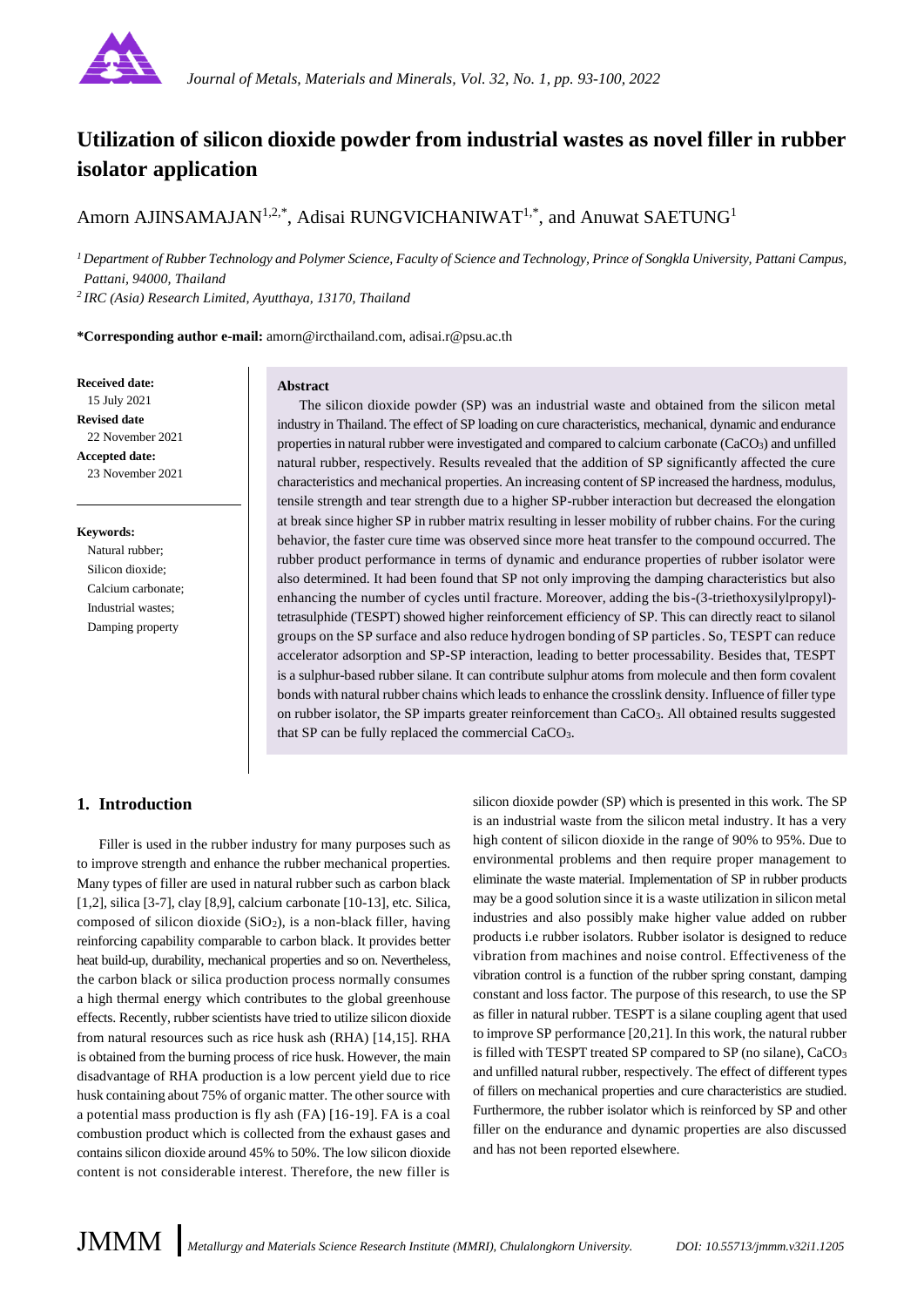# **2. Experimental**

# **2.1 Materials**

The ribbed smoked sheets (RSS#3) was manufactured by Thai Hua Rubber Public Co., Ltd. TESPT was used as a silane coupling agent which manufactured by Evonik Industries. Zinc oxide (ZnO) was an activator and supplied by Thai-Lysaght Co., Ltd., the co-activator was stearic acid which purchased from Chemmin Corporation. The antioxidant was 2,2,4-trimethy1-1,2-dihydroquinoline (TMQ), obtained from Kawaguchi Chemical Industry. N-tertiarybutyl-2 benzothiazole sulfennamide (TBBS) and diphenyl guanidine (DPG) used as a rubber accelerator and sulphur which were purchased from Sunny World Co., Ltd. Calcium carbonate, namely, Omyacarb-1T was manufactured by Surint Omya Chemicals Co., Ltd (average particle size 1 µm, specific gravity of 2.7 and surface treated with stearic acid at around 1.1 wt%). The new alternative filler in this research was SP; it was an industrial waste from the silicon metal industry.

#### **2.2 Characterization of silicon dioxide powder (SP)**

The chemical compositions and functional groups of SP were characterized by wavelength dispersive X-ray fluorescence (WDXRF) and fourier transform infrared spectroscopy (FTIR), respectively. The morphology such as particle shape and structure were studied by SEM at 10,000x. Also, the specific surface area of SP was analyzed by surface area analyzer whereas the particle size distribution was determined by particle size analyzer.

#### **2.3 Formulations and compounding**

Compound formulations were showed in Table 1. The contents of TESPT and DPG used in formulation were calculated based on the specific surface area of SP according to Equation (1) and (2) [22].

$$
TEST content (phr) = 0.00053 \times Q \times CTAB \tag{1}
$$

$$
DPG content (phr) = 0.00012 \times Q \times CTAB \tag{2}
$$

where Q was SP content (phr), CTAB was the specific surface area of SP  $(14.16 \text{ m}^2 \text{·g}^{-1})$ .

 A compound was mixed by kneader of 3 liters. The RSS#3 was masticated with ZnO and stearic acid in the mixer for 2 min. Then, TMO and filler such as SP or CaCO<sub>3</sub> were added and mixed with TESPT for 4 min. After ram up and down, mixed again for 2 min. The rubber accelerators i.e., TBBS, DPG and Sulphur were added on a two roll mill at room temperature.

# **2.4 Cure characteristics and mechanical properties of rubber isolator**

Rubber compound was measured at 150°C for 30 min by moving die rheometer (MDR). The cure characteristics such as the maximum torque ( $M_H$ ), the minimum torque ( $M_L$ ), the differential torque ( $M_H$ - $M_L$ ), the optimum cure time  $(t_{90})$  and the scorch time  $(t_{52})$  were determined. The rubber mechanical properties such as hardness (HS), tensile strength (TS), 100% and 300% modulus (M100 and M300), elongation at break (EB) and tear strength (TR) were also determined. The specimens were prepared by compression molding at 150℃ based on the optimum cure time  $(t_{90})$  values. A universal tensile testing machine was used for measure properties at  $23 \pm 2$ °C with dumbbell shaped samples, according to ASTM D412 method. The tear strength was measured according to ASTM D624 method. The hardness test was investigated by a hardness tester according to ASTM D2240 method.

#### **2.5 Dynamic properties of rubber isolator**

The rubber isolator was vulcanized by molding at 150℃ based on t<sup>90</sup> and kept under room temperature for 24 h before testing. The dynamic properties such as static spring constant (Ks), dynamic spring constant (Kd), dynamic to static coefficient (η), damping constant (C) and loss factor (tanδ) were carried out. For Ks testing, it was examined at  $23 \pm 2^{\circ}$ C by autograph machine. Ks was equal to the slope of the load vs. displacement curve. The testing load was applied in the range of 0 N to 5 N on the rubber isolator but calculation the Ks in the range of 45 N to 55 N according to Equation (3).

$$
K_s = \frac{F_2 - F_1}{D_2 - D_1} \ (N \cdot mm^{-1}) \tag{3}
$$

where Ks was static spring constant  $(N \cdot mm^{-1})$ ,  $F_1$  was load at 45 N,  $F_2$  was load at 55 N,  $D_1$  was lower displacement (mm) and  $D_2$  was upper displacement (mm).

| <b>Ingredients</b>          | <b>Unfilled</b> | SP 30 phr | SP <sub>50</sub> phr | SP 70 phr | SP 70 phr   | $CaCO3$ 70 phr |
|-----------------------------|-----------------|-----------|----------------------|-----------|-------------|----------------|
|                             |                 | (TESPT)   | (TESPT)              | (TESPT)   | (no silane) |                |
| RSS#3                       | 100             | 100       | 100                  | 100       | 100         | 100            |
| Silicon dioxide powder (SP) | $\sim$          | 30        | 50                   | 70        | 70          | ۰              |
| Calcium carbonate $(CaCO3)$ | $\sim$          |           |                      |           |             | 70             |
| ZnO                         |                 |           |                      |           |             |                |
| Stearic acid                |                 |           |                      |           |             |                |
| TMQ                         |                 |           |                      |           |             |                |
| <b>TBBS</b>                 |                 |           |                      |           |             |                |
| <b>TESPT</b>                |                 | 0.22      | 0.37                 | 0.52      |             |                |
| DPG                         |                 | 0.05      | 0.08                 | 0.12      |             |                |
| Sulphur                     |                 | ◠         |                      |           |             |                |

**Table 1.** Rubber isolator formulations.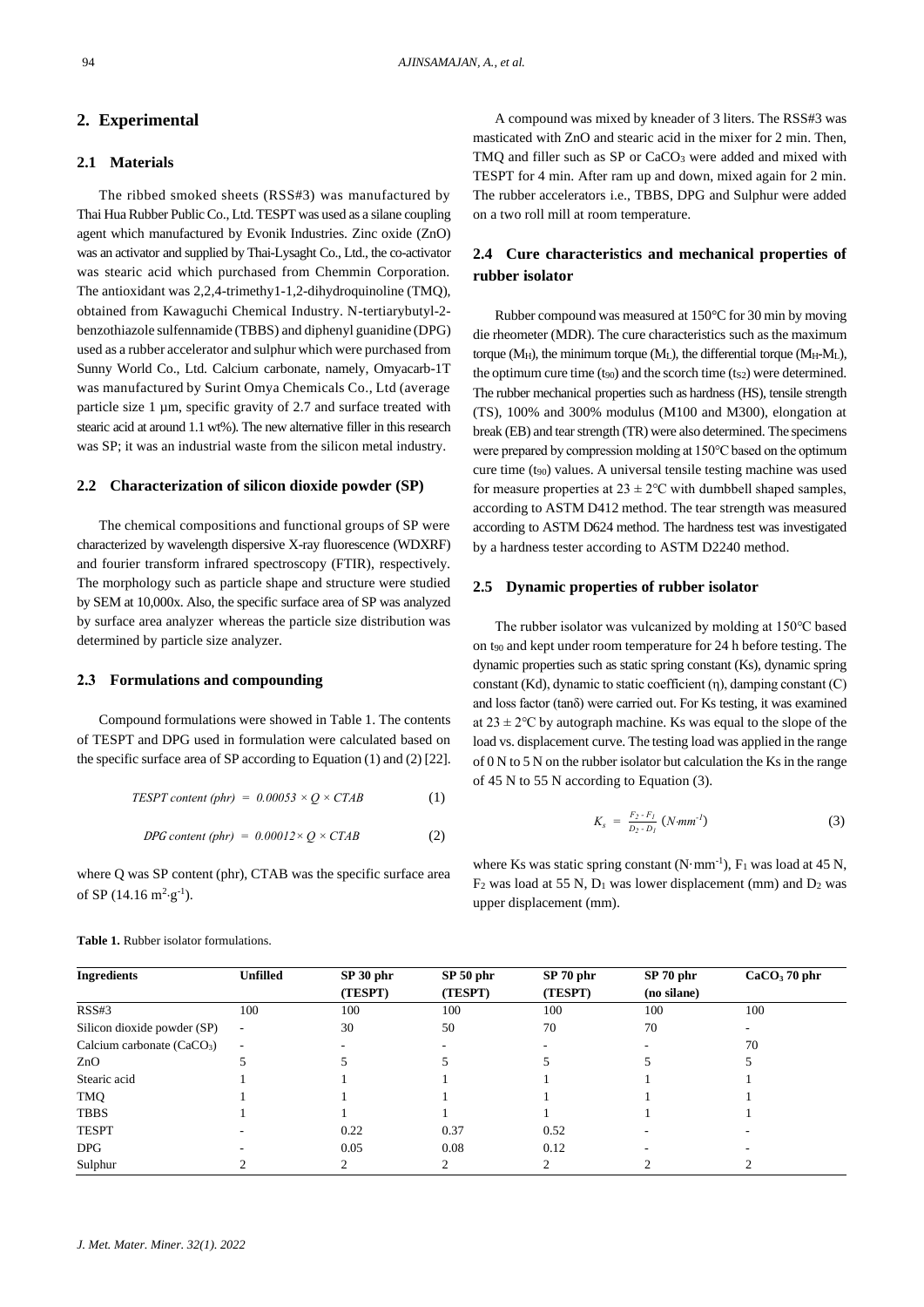In the case of Kd, C and tan  $\delta$  testing, it was measured by rubber isolator dynamic characteristic tester at 23±2℃. A sinusoidal mechanical excitation of the rubber isolator was executed whereby force at 25 Hz with amplitude held constant at 0.25 mm. The Kd, C and tan δ were reported and calculated according to Equation (4) to (7).

$$
K_d = \left|K^*\right| \cos \delta \, \left(N \, \text{mm}^{-1}\right) \tag{4}
$$

$$
K_i = \left|K^*\right| \sin \delta \, \left(N \, \text{mm}^{-1}\right) \tag{5}
$$

$$
l = \tan \delta = \frac{\kappa_i}{\kappa_d} \tag{6}
$$

$$
C = \frac{K_i}{\omega} \quad (N \, s \, mm^{-1}) \tag{7}
$$

where Kd was dynamic or storage spring constant (N·mm<sup>-1</sup>), Ki was loss spring constant (N·mm<sup>-1</sup>),  $|K^*|$  was absolute value of complex spring constant (N·mm<sup>-1</sup>), tan $\delta$  was loss factor,  $\delta$  was loss angle (rad), C was damping constant (Ns·mm<sup>-1</sup>) and  $\omega$  was angular velocity (rad·s<sup>-1</sup>).

#### **2.6 Endurance properties of rubber isolator**

Endurance testing was measured by rubber endurance tester. Rubber isolator was placed on the jig and applied the load of 1.5 kN at 3 Hz with amplitude 0.25 mm. For the evaluation of sample, stop testing when found the crack on the surface and recorded the number of cycles until fracture.

## **3. Results and discussion**

#### **3.1 Characterization of silicon dioxide powder (SP)**

The WDXRF is used for analyzing the chemical compositions of SP; as showed in Table 2. Based on the WDXRF result shows that the major component of SP is silicon dioxide  $(SiO<sub>2</sub>)$  about 94.42% and the other contents are also found about 5.58% such as potassium oxide (K2O), sulfur trioxide (SO3), calcium oxide (CaO), etc. Therefore, the SP used in this research consists mostly of  $SiO<sub>2</sub>$  content. Figure 1 illustrates the functional groups of SP. It is found that the absorption peak at 802 cm<sup>-1</sup> and 1,094 cm<sup>-1</sup> which is attributed to the Si-O vibration

**Table 2.** Chemical compositions of silicon dioxide powder (SP).

| <b>Chemical composition</b>                  | Concentration (%) |  |  |
|----------------------------------------------|-------------------|--|--|
| Silicon dioxide $(SiO2)$                     | 94.42             |  |  |
| Potassium oxide $(K_2O)$                     | 2.40              |  |  |
| Sulfur trioxide $(SO_3)$                     | 0.94              |  |  |
| Calcium oxide (CaO)                          | 0.69              |  |  |
| Magnesium oxide $(MgO)$                      | 0.64              |  |  |
| Sodium oxide (Na <sub>2</sub> O)             | 0.39              |  |  |
| Alumina $(Al_2O_3)$                          | 0.19              |  |  |
| Phosphorus pentoxide $(P_2O_5)$              | 0.16              |  |  |
| Iron oxide (Fe <sub>2</sub> O <sub>3</sub> ) | 0.06              |  |  |
| Lead oxide (PbO)                             | 0.04              |  |  |
| Manganese oxide (MnO)                        | 0.03              |  |  |
| Rubidium oxide (Rb <sub>2</sub> O)           | 0.02              |  |  |
| Zinc oxide $(ZnO)$                           | 0.01              |  |  |

and asymmetrical stretching of Si–O–Si vibration, respectively. Also, a weak absorption peak at 1,645 cm<sup>-1</sup> assigned to the H-O-H bending. Furthermore, the absorption peak at  $3,429$  cm<sup>-1</sup> corresponded to the stretching vibration of silanol groups (Si-OH); as characteristic of silica. The SEM image of SP is showed in Figure 2. According to the SEM micrograph, it can be seen that most of their particles are a spherical shape with the average particle size of 0.12  $\mu$ m and specific surface area of 14.16  $m^2$  g<sup>-1</sup> which is analyzed by surface area analyzer. Furthermore, the particle size distribution (PSD) of SP is also measured with a Mastersizer 2000 and illustrated in Figure 3. The PSD result shows mostly of particle size distribution in the range of 0.1  $\mu$ m to 1  $\mu$ m.



**Figure 1.** FTIR spectrum of silicon dioxide powder (SP).



**Figure 2.** Scanning electron microscope (SEM) micrograph of silicon dioxide powder (SP) at 10,000x.



**Figure 3.** Particle size distribution of silicon dioxide powder (SP).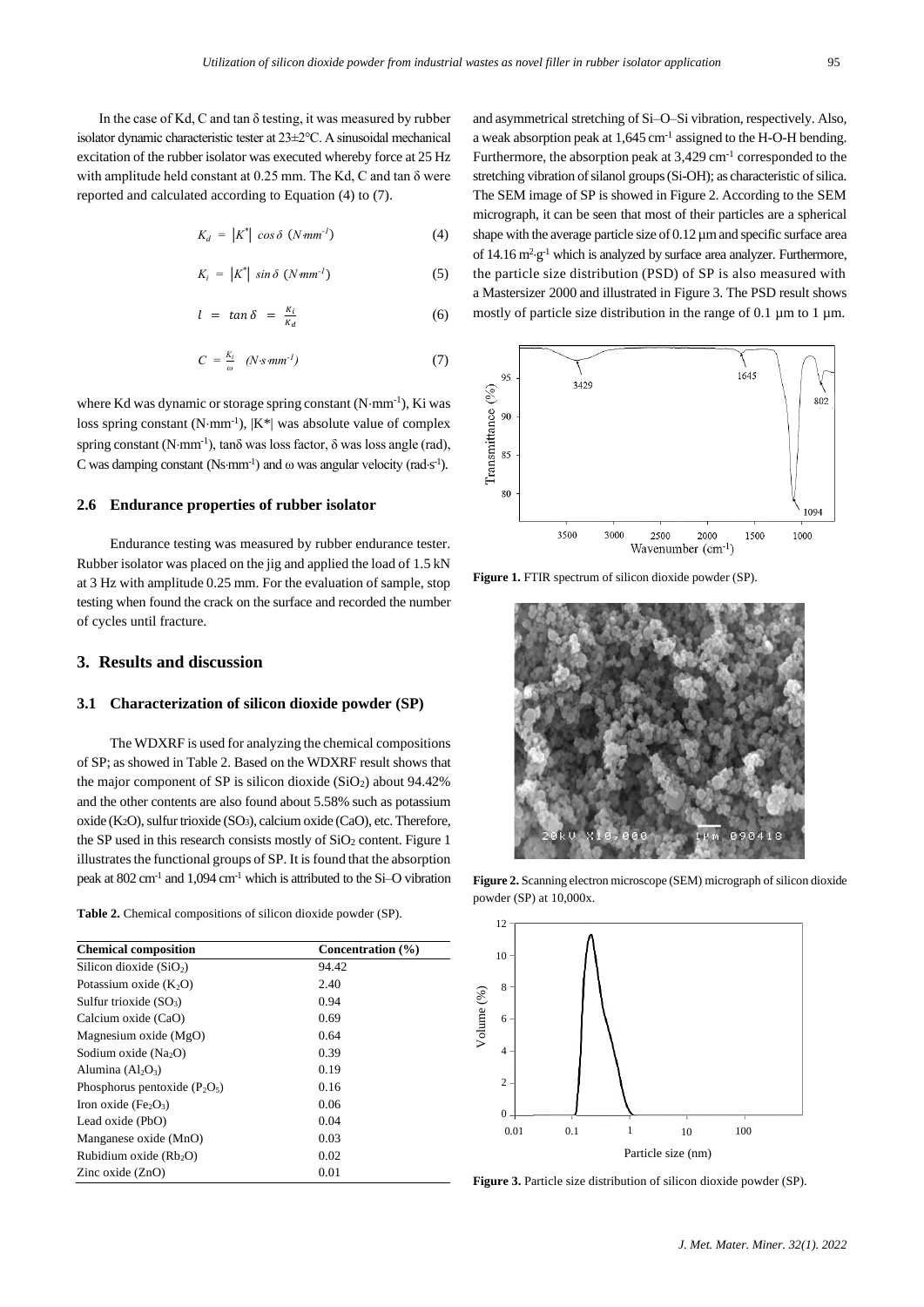#### **3.2 Cure characteristics of rubber isolator**

The cure characteristics are showed in Figure 4 and summarized in Table 3. As can be seen, the  $M_H$ ,  $M_L$  and  $M_H$ - $M_L$  are significantly increased with increasing SP content. This is probably due to the addition of filler and attribute to enhancing the stiffness and viscosity of compound [23]. The increment of  $M_H$  (or stiffness) and  $M_L$  (or viscosity) by the addition of SP due to more interaction between SP and SP than SP and rubber. For the  $M_H-M_L$  result, it can be observed that more crosslink density in rubber chains. It is well known that the MH-M<sup>L</sup> value relates to the crosslink concentration of a network during vulcanization [24]. This phenomenon can be explained through the influence of SP surface treatment by TESPT. The TESPT is a bifunctional silane which can react between SP surface and natural rubber. Because it is a sulphur-based rubber silane. It can contribute sulphur atoms from TEPST molecule and then form additional covalent behaviors of the rubber compound. Thus, resulting in enhanced the crosslink density; as see the possible mechanism of interaction between TESPT treated SP and NR in Figure 5. Moreover, at a similar content (70 phr), the natural rubber filled with TESPT treated SP gives the  $M_H$ and MH-ML higher than SP (no silane) due to sulphur donor effect derived from TESPT; as explained previously. This result implies the role of TESPT in the enhancement of cure state. While, SP surface treatment by TESPT provides lower M<sup>L</sup> than SP (no silane) because the TESPT can directly react to silanol groups on the SP surface and also reduce hydrogen bonding of SP particles. Therefore, the lower of SP and SP particle interaction is occurred. This confirms the surface treatment by TESPT and further supported by the similar results of Sae-oui *et al.* [26]. At the same loading 70 phr, M<sub>H</sub>, M<sub>L</sub> and  $M_H-M_L$  of natural rubber filled with TESPT treated SP increases about 18.6%, 17.1% and 18.1%, respectively compared to CaCO<sub>3</sub> loading. It is known that stiffness of compound increases when crosslinks are formed during vulcanization and leads to higher cure state. In addition, the effect of SP content on the cure behavior is also studied. The test result shows that t $_{90}$  and ts<sub>2</sub> are significantly decreased with increasing SP content. It is clear that the decreasing trend of them is due to higher viscosity of compound and leading to more heat transfer to compound; Attharangsan *et al*. [27] also reported similar results. Meanwhile, at 70 phr, natural rubber filled with TESPT treated SP shows faster  $t_{90}$  and  $t_{S2}$  compared to SP (no silane) and CaCO3. This is due to the lower adsorption of accelerator on the TESPT treated SP surface [28]. Therefore, it can be concluded that TESPT not only enhances the crosslink density but also can play an important role in reducing vulcanization time. On the other hand, the slowest curing is observed for the unfilled natural rubber than others due to no filler in rubber matrix leading to lesser heat transfer in the compound.



**Figure 4.** The rheographs of rubber isolator filled with different filler.



Chemical reaction of TESPT treated SP to NR

**Figure 5.** The mechanism of chemical reaction between TESPT treated SP and NR.

| <b>Table 3.</b> Cure characteristics of rubber isolator. |  |
|----------------------------------------------------------|--|
|----------------------------------------------------------|--|

| <b>Properties</b>       | <b>Maximum torque</b> |         | Minimum torque $(M_L,$ Differential torque | <b>Optimum cure time</b> | <b>Scorch time</b> |
|-------------------------|-----------------------|---------|--------------------------------------------|--------------------------|--------------------|
|                         | $(M_H, lb-in)$        | $lb-in$ | $(M_H-M_L, lb-in)$                         | $(t_{90}, min)$          | $(t_{S2}, min)$    |
| Unfilled                | 5.62                  | 0.40    | 5.22                                       | 14.71                    | 9.77               |
| SP 30 phr (TESPT)       | 8.03                  | 0.64    | 7.39                                       | 12.03                    | 7.53               |
| SP 50 phr (TESPT)       | 8.64                  | 0.76    | 7.88                                       | 10.21                    | 5.92               |
| SP 70 phr (TESPT)       | 10.95                 | 0.89    | 10.06                                      | 10.15                    | 5.69               |
| $SP 70$ phr (no silane) | 10.14                 | 0.97    | 9.17                                       | 12.35                    | 8.53               |
| $CaCO3$ 70 phr          | 9.28                  | 0.76    | 8.52                                       | 14.09                    | 9.34               |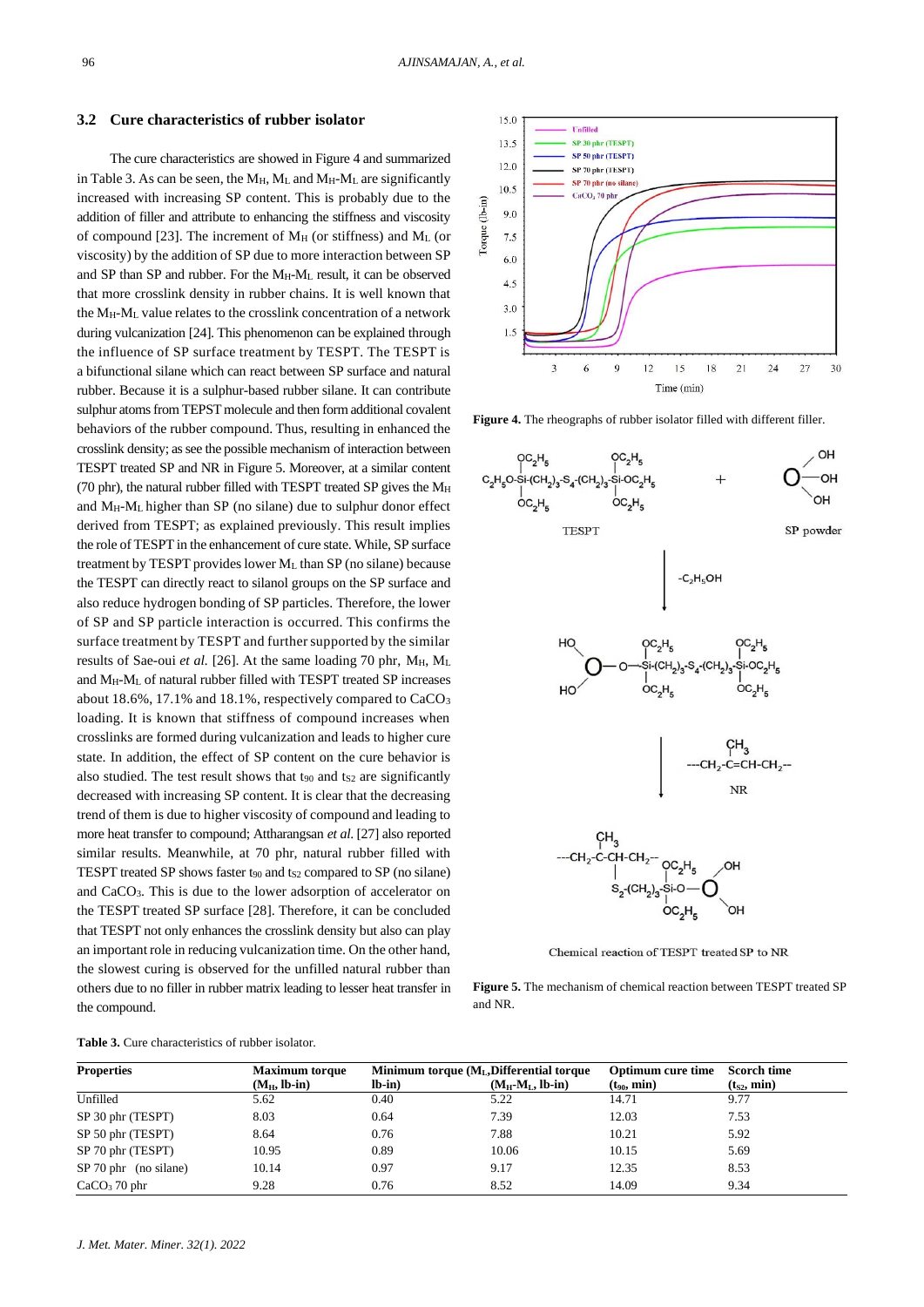#### **3.3 Mechanical properties of rubber isolator**

Table 4 shows the mechanical properties which are filled with different fillers. Test results show that HS, M100, M300, TS and TR are considerably increased with increasing SP content. The increment in the mechanical properties is due to improved dispersion of SP in rubber matrix and resulting in good interaction between SP and NR. In contrast, it is also found that the EB decreased with increasing SP content. It is probably caused by an increment of the SP particles in natural rubber matrix [29]. Such resulting in reduce mobility of rubber chains and poor extension. Furthermore, the effect of SP surface treatment by TESPT is investigated. In particular filler loading at 70 phr, it can be observed that the existence of TESPT exhibits better mechanical properties than without TESPT. This is due to the introduction of TESPT treated on the SP surface and possible to improve the compatibility between the SP particles and natural rubber leading to increase the interfacial interaction of them. In the case of EB result, natural rubber filled with TESPT treated SP has an average EB value of 433%, whereas the SP (no silane) has an average EB is 20% higher, 520%. This similar observation is also found by other research [30]. Moreover, at the same loading 70 phr, natural rubber filled with TESPT treated SP exhibited higher modulus (M100, M300), TS and TR but lower EB than CaCO3. It is due to the presence of more chemical linkage in rubber chains, resulting in greater the rubber stiffness as well as lower extension. The test result shows that natural rubber filled with TESPT treated SP exhibited the highest in mechanical properties. This may be due to the high specific surface area, small particle size and presence of TESPT as well.

#### **3.4 Dynamic properties of rubber isolator**

Table 5 shows the dynamic properties which is considered to rubber product performance. Results show that the Ks, Kd and η are gradually increased with increasing SP content. The increment of the Ks and Kd are directly related to the stiffness of rubber isolator. This explanation is normally referred by the spring constant equation because of calculated from the slope of a compression force and displacement curve; as showed in Equation (3). An increase of stiffness resulted in larger numbers of compression force and leading to enhance the Ks and Kd as well. It is also found that Kd higher than Ks in all case. The Kd is depend on frequency and amplitude of the applied displacement when the rubber isolator is vibrated at high frequency (25 Hz). Hence, the rubber molecules will resist quickly motion more than static system, so the spring constant in dynamic system is always higher than static system. For the η result is implied to non-elasticity. It can be seen that the η is effectively increased with increasing SP content. The reason for this is believed to be that an increase the hardness of rubber isolator in order to reduce the mobility of rubber molecules chains. This behavior is probable tendency to low flexibility and attributed to the Kd larger than Ks. Moreover, the surface treatment by TESPT effect has been further studied. The result is indicated that TESPT treated SP is higher Ks and Kd but lower η than SP (no silane). A remarkable increase in Ks and Kd is corresponded to an increase of crosslink density in rubber chains. Thus, it is also attributed to better chain flexibility resulting the deceasing of η [31]. In order to study the benefit of TESPT treated SP compared to CaCO<sup>3</sup> and unfilled natural rubber. It has been found that Ks and Kd of rubber isolator which is filled TESPT treated SP show higher than CaCO<sup>3</sup> and unfilled natural rubber, respectively because of enhance the chemical crosslinking between SP particles and rubber molecules. Therefore, this is the reason why TESPT treated SP promoted the superior mechanical and dynamic properties of rubber isolator than CaCO3 and unfilled natural rubber. At the same dosage, it is noted that η of TESPT treated SP is the highest value. Two possible reasons can be explained that the first reason is the smaller particle size of SP. Therefore, higher surface of SP show more interaction between rubber and filler and lead to reduced chain flexibility. The second reason is that there are more SP particles in the rubber matrix than unfilled natural rubber and then affects low resilience. The dynamic properties in term of tanδ and C are also discussed; as a measurement of damping property of viscoelastic material which controls the vibration system. It should be noted that the tanδ and C show an increasing trend with increasing SP content. This phenomenon is clearly indicated to reduce the degree of rubber chains motion due to lesser distance between SP particles and increase the internal friction. It is resulting in an increase in the damping capability because more dissipated energy than stored energy and effectively reduces vibration [32]. Chandra *et al.* [33] also reported similar results from DMA technique but studied the silica filled natural rubber composites. At the same time, rubber isolator filled with TESPT treated SP shows the result of tan  $\delta$  and C lower than SP (no silane) which provides a relatively high rubber-filler interaction. From the earlier discussion, it is directly proportional to the degree of crosslinking in rubber chains and corresponds to good elastic behavior. This means that it shows more elastic phase than viscous phase. However, when compared to CaCO3 and unfilled natural rubber in terms of tanδ and C. The rubber isolator is filled with TESPT treated SP exhibited higher values of tanδ and C compared to those of without them. Due to SP particle is finer than CaCO<sup>3</sup> lead to higher interaction between rubber and SP. As a result, reduces chain flexibility and an increment in the damping property are observed. In the case of unfilled natural rubber, no filler in rubber matrix which provides greater resilience, therefore the tan  $\delta$ is lower than TESPT treated SP.

**Table 4.** Mechanical properties of rubber isolator.

| <b>Mechanical</b><br>properties     | <b>Hardness</b><br>(Shore A) | <b>Tensile strength</b><br>(MPa) | 100% modulus<br>(MPa) | 300% modulus<br>(MPa) | <b>Tear strength</b><br>$(N·mm-1)$ | <b>Elongation at break</b><br>$(\%)$ |
|-------------------------------------|------------------------------|----------------------------------|-----------------------|-----------------------|------------------------------------|--------------------------------------|
| Unfilled                            | $38 + 0.44$                  | $16.08 + 0.20$                   | $0.83 \pm 0.02$       | $1.67 + 0.04$         | $32.55 \pm 0.34$                   | $781 \pm 28$                         |
| SP 30 phr (TESPT)                   | $47 \pm 0.50$                | $16.81 + 0.26$                   | $1.35 + 0.03$         | $4.97 + 0.15$         | $47.87 + 0.48$                     | $539 + 15$                           |
| SP 50 phr (TESPT)                   | $52 \pm 0.44$                | $18.20 \pm 0.31$                 | $1.75 \pm 0.05$       | $7.31 \pm 0.10$       | $53.22 \pm 0.69$                   | $467 \pm 10$                         |
| SP 70 phr (TESPT)                   | $56 \pm 0.53$                | $19.34 \pm 0.32$                 | $2.21 \pm 0.05$       | $9.81 + 0.07$         | $57.89 \pm 0.52$                   | $433 \pm 18$                         |
| SP 70 phr (no silane) $54 \pm 0.50$ |                              | $18.49 + 0.19$                   | $1.84 + 0.04$         | $8.38 + 0.13$         | $54.40 + 0.70$                     | $520 \pm 8$                          |
| $CaCO3$ 70 phr                      | $53 \pm 0.50$                | $16.49 \pm 0.12$                 | $1.33 \pm 0.01$       | $4.36 \pm 0.05$       | $42.14 \pm 0.42$                   | $576 \pm 9$                          |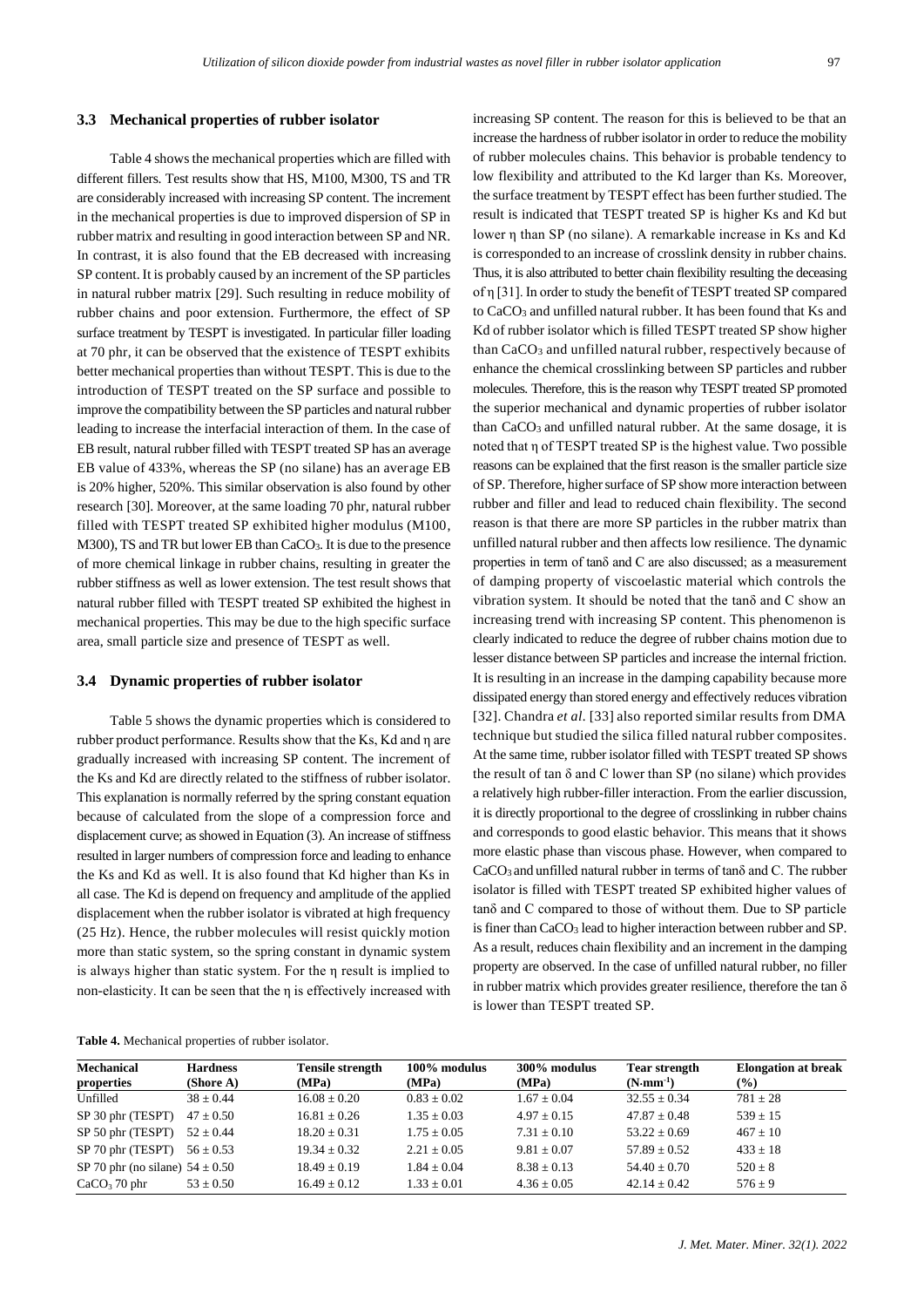| <b>Properties</b>     | <b>Static spring</b><br>constant $(K_s)$ | <b>Dynamic spring</b><br>constant $(K_d)$ | <b>Dynamic to Static</b><br>coefficient $(\eta)$ | Damping constant $(C)$<br>$(N \cdot s \cdot mm^{-1})$ | <b>Loss factor</b><br>$(\tan \delta)$ |
|-----------------------|------------------------------------------|-------------------------------------------|--------------------------------------------------|-------------------------------------------------------|---------------------------------------|
|                       | $(N \cdot \text{mm}^{-1})$               | $(N \cdot \text{mm}^{-1})$                |                                                  |                                                       |                                       |
| Unfilled              | $26.78 + 0.84$                           | $27.86 \pm 0.26$                          | $1.041 + 0.028$                                  | $0.0015 + 0.0001$                                     | $0.0083 + 0.0002$                     |
| SP 30 phr (TESPT)     | $38.18 + 0.40$                           | $40.33 + 0.59$                            | $1.056 + 0.006$                                  | $0.0052 + 0.0002$                                     | $0.0210 + 0.0001$                     |
| SP 50 phr (TESPT)     | $42.33 + 0.66$                           | $45.99 + 0.84$                            | $1.086 + 0.027$                                  | $0.0087 + 0.0001$                                     | $0.0295 + 0.0004$                     |
| SP 70 phr (TESPT)     | $56.61 \pm 0.46$                         | $61.97 \pm 0.57$                          | $1.095 + 0.006$                                  | $0.0149 \pm 0.0001$                                   | $0.0387 + 0.0021$                     |
| SP 70 phr (no silane) | $49.45 + 0.48$                           | $54.43 + 0.48$                            | $1.101 + 0.007$                                  | $0.0151 + 0.0001$                                     | $0.0400 + 0.0017$                     |
| $CaCO3$ 70 phr        | $51.97 \pm 0.55$                         | $55.53 \pm 0.38$                          | $1.069 + 0.016$                                  | $0.0074 + 0.0002$                                     | $0.0273 \pm 0.0002$                   |

**Table 5.** Dynamic properties of rubber isolator.

#### **3.5 Endurance properties of rubber isolator**

Endurance properties are an important parameter for rubber isolator evaluation. It is represented the crack resistance when product usage. The aim of this part is studied the crack resistance of rubber isolator which filled TESPT treated SP with various content (30, 50 and 70 phr); as compared to SP (no silane),  $CaCO<sub>3</sub>$  and unfilled natural rubber. It is displayed in Figure 6 and observed that number of cycles until fracture of rubber isolator is greatly increased as the SP content. This result can be assumed that the enhancement of endurance properties due to increasing modulus result. The modulus is indicated the degree of stiffening material [34] and provides a significant improvement in crack resistance of rubber isolator. The endurance properties of TESPT treated SP are also compared to the SP (no silane). Test result in this work shows that the crack resistance of rubber isolator is filled TESPT treated SP increases from 42,254 cycles to 53,358 cycles until fracture, with an increase up to 26.28% compared to the SP (no silane). It can be explained by a high concentration of crosslink density in rubber networks. As mentioned above, the crosslink density is an important characteristic for improving the crack resistance due to more chemical bonding result in anti-deformation under an applied load. Furthermore, in our research found that superior endurance properties can be obtained by the addition of TESPT treated SP (53,358 cycles) than CaCO<sup>3</sup> (31,209 cycles) and unfilled natural rubber (7,933 cycles), respectively.



**Figure 6.** The effect of different filler on endurance properties of rubber isolator.

# **4. Conclusions**

In this research, we attempted to use the SP as an alternative filler in rubber isolator application. The SP consists primarily of 94.42% silicon dioxide (SiO<sub>2</sub>). In the spherical shape, it showed the average particle size of 0.12  $\mu$ m and specific surface area of 14.16 m<sup>2</sup>·g<sup>-1</sup>. Furthermore, the particle size distribution was showed in the range of  $0.1 \mu$ m to 1  $\mu$ m. Influence of SP on cure characteristics and mechanical properties were studied. It was found that stiffness and crosslink density were increased but cure rate was decreased with increasing SP content. Also, the mechanical properties of SP were enhanced higher than CaCO<sub>3</sub> and unfilled natural rubber, respectively. Additionally, the presence of TESPT in SP filled natural rubber significantly improved the rubber properties more than without TESPT. At the same time, the dynamic and endurance properties of rubber isolator were also carried out. Both properties were considered for the rubber product performance. The dynamic properties of rubber isolator were clearly revealed that damping characteristics were increased with increasing SP content. In all cases of SP loading, it was found that dynamic spring constant is higher than static spring constant because rubber molecules resist quick motion and affect low flexibility. The endurance properties of rubber isolator were greatly improved by the SP loading more than  $CaCO<sub>3</sub>$  and unfilled natural rubber, respectively. Moreover, TESPT treated SP was capable of enhancing the reinforcement more than SP (no silane). All obtained results suggest that the SP can act as a good novel alternative filler in the rubber industry and show the high potential for fully replacing the commercial CaCO3.

#### **Acknowledgements**

The authors gratefully acknowledge the financial, materials and instrument support from the IRC (Asia) Research Company Limited, Thailand.

### **References**

- [1] T. Spratte, J. Plagge, M. Wunde, and M. Klüppel, "Investigation of strain-induced crystallization of carbon black and silica filled natural rubber composites based on mechanical and temperature measurements," *Polymer*, vol. 115, pp. 12-20, 2017.
- [2] S. Qian, J. Huang, W. Guo, and C. Wu, "Investigation of carbon black network in natural rubber with different bound rubber contents," *Journal of Macromolecular Science, Part B*, vol. 46, pp. 453-466, 2007.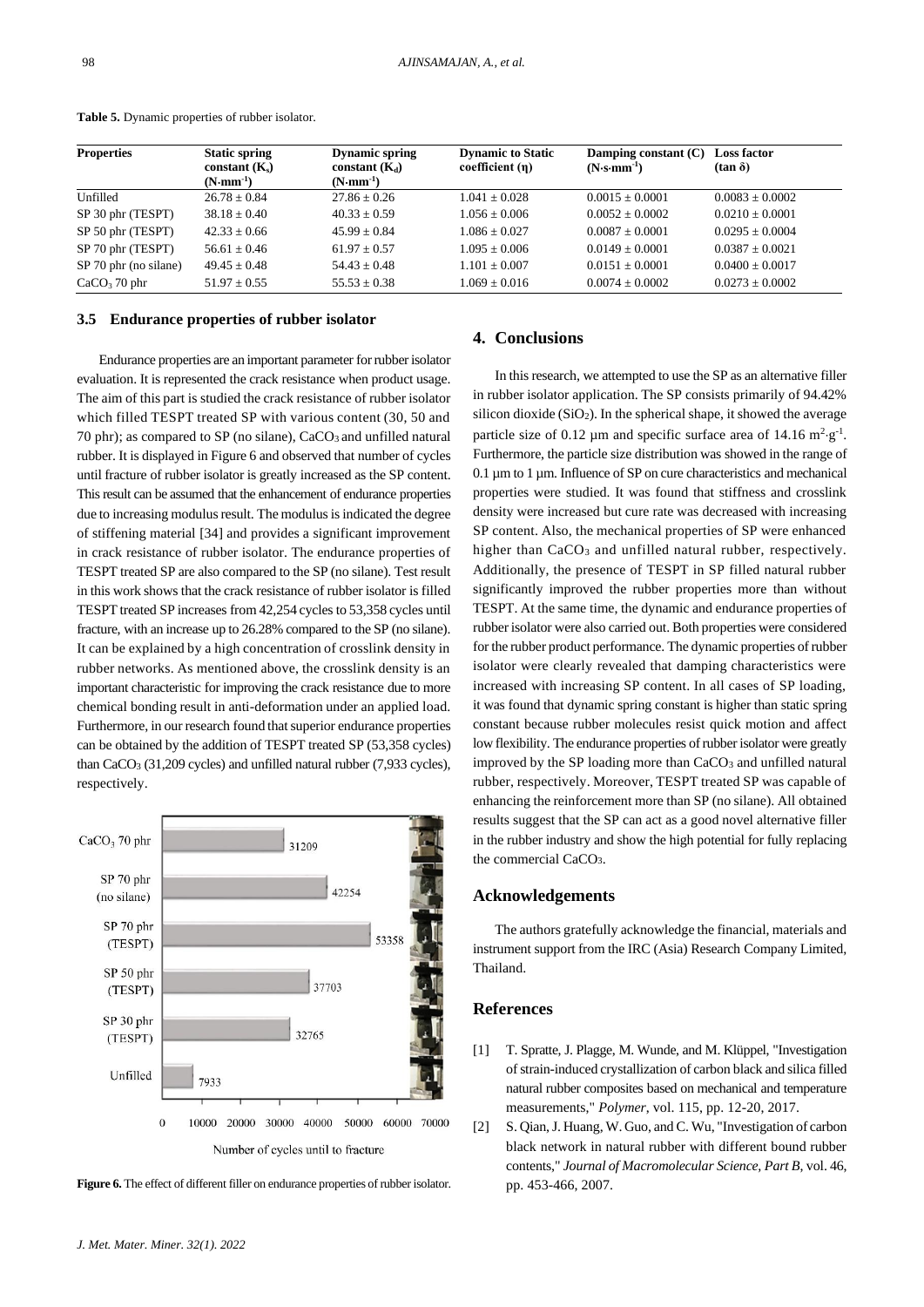- [3] V. R. Vijay, A. M. Anitha, and A. R. R. Menon, "Studies on blends of natural rubber and butadiene rubber containing silica - Organomodified kaolin hybrid filler systems," *Polymer*, vol. 89, pp. 135-142, 2016.
- [4] J. Zheng, D. Han, X. Ye, X. Wu, Y. Wu, Y. Wang, and L. Zhang, "Chemical and physical interaction between silane coupling agent with long arms and silica and its effect on silica/natural rubber composites," *Polymer*, vol. 135, pp. 200-210, 2018.
- [5] J. H. Ma, L. Q. Zhang, and Y. P. Wu, "Characterization of fillerrubber interaction, filler network structure and their effects on viscoelasticity for styrene-butadiene rubber filled with different fillers," *Journal of Macromolecular Science, Part B*, vol. 52, pp. 1128-1141, 2013.
- [6] C. Yin, Q. Zhang, J. Gu, Z. Zhao, J. Zheng, G. Gong, T. Liang, and H. Zhang, "Cure characteristics and mechanical properties of vinyltriethoxysilane grafted styrene-butadiene rubber/silica blends," *Polymer-Plastics Technology and Engineering*, vol. 51, pp. 1218-1222, 2012.
- [7] K. Kim, B. Seo, J. Y. Lee, B. J. Choi, G. H. Kwag, H. J. Paik, and W. Kim, "Reduced filler flocculation in the silica-filled styrene-butadiene-glycidyl methacrylate terpolymer," *Composite Interface*, vol. 22, pp. 137-149, 2015.
- [8] D. Moonchai, N. Moryadee, and N. Poosodsang, "Comparative properties of natural rubber vulcanisates filled with defatted rice bran, clay and calcium carbonate," *Maejo International Journal of Science and Technology*, vol. 6, pp. 249-258, 2012.
- [9] G. C. Basak, A. Bandyopadhyay, and A. Bhowmick, "Influence of nanoclay on adhesion of EPDM vulcanizate," *International Journal of Adhesion and Adhesives*, vol. 31, pp. 209-219, 2011.
- [10] H. Ismail, and M. Mathialagan, "Comparative study on the effect of partial replacement of silica or calcium carbonate by bentonite on the properties of EPDM composites," *Polymer Testing*, vol. 31, pp. 199-208, 2012.
- [11] Q. Wang, Q. Song, J. Qiao, X. Zhang, L. Zhang, and Z. Song, "Good dispersion of hydrophilic nanoscale calcium carbonate particles in nitrile butadiene rubber matrix," *Polymer*, vol. 52, pp. 3496-3502, 2011.
- [12] O. Fang, B. Song, T. T. Tee, L. T. Sin, D. Hui, and S. T. Bee, "Investigation of dynamic characteristics of nano-size calcium carbonate added in natural rubber vulcanizate," *Composites Part B*, vol. 60, pp. 561-567, 2014.
- [13] S. Moonchai, and D. Moonchai, "Modelling and optimization of rebound resilience and hardness of defatted rice bran/calcium carbonate-filled NR vulcanisates," *Polymer Testing*, vol. 32, pp. 1472-1478, 2013.
- [14] S. Attharangsan, H. Ismail, M. A. Bakar, and J. Ismail, "The effect of rice husk powder on standard malaysian natural rubber grade L (SMR L) and epoxidized natural rubber (ENR 50) composites," *Polymer-Plastics Technology and Engineering*, vol. 51, pp. 231-237, 2012.
- [15] K. Ahmeda, S. S. Nizami, and N. Z. Raza, "Characteristics of natural rubber hybrid composites based on marble sludge/carbon black and marble sludge/rice husk derived silica," *Journal of Industrial and Engineering Chemistry*, vol. 19, pp. 1169-1176, 2013.
- [16] C. S. Barrera, and K. Cornish, "Processing and mechanical properties of natural rubber/waste-derived nano filler composites compared to macro and micro filler composites," *Industrial Crops and Products*, vol. 107, pp. 217-231, 2017.
- [17] S. Satapathy, A. Nag, and G. B. Nando, "Thermoplastic elastomers from waste polyethylene and reclaim rubber blends and their composites with fly ash," *Process Safety and Environmental Protection*, vol. 88, pp. 131-141, 2010.
- [18] S. Thongsang, W. Vorakhan, E. Wimolmala, and N. Sombatsompop, "Dynamic mechanical analysis and tribiological properties of NR vulcanizates with fly ash/precipitated silica hybrid filler," *Tribology International*, vol. 53, pp. 134-141, 2012.
- [19] M. Labella, S. E. Zeltmann, V. C. Shunmugasamy, N. Gupta, and P. K. Rohatgi, "Mechanical and thermal properties of fly ash/vinyl ester syntactic foams," *Fuel*, vol. 121, pp. 240-249, 2014.
- [20] Y. Li, B. Han, L. Liu, F. Zhang, L. Zhang, S. Wen, Y. Lu, H. Yang, and J. Shen, "Surface modification of silica by two-step method and properties of solution styrene butadiene rubber (SSBR) nanocomposites filled with modified silica," *Composites Science and Technology*, vol. 88, pp. 69-75, 2013.
- [21] L. Chen, Z. Jia, Y. Tang, L. Wu, Y. Luo, and D. Jia, "Novel functional silica nanoparticles for rubber vulcanization and reinforcement," *Composites Science and Technology*, vol. 144, pp. 11-17, 2017.
- [22] L. Guy, S. Daydey, P. Cochet, and Y. Bomal, "New insights in the dynamic properties of precipitated silica filled rubber using a new high surface silica," Kautscuk, Gummi, Kunststoffe, vol. 62, pp. 383-391, 2009.
- [23] H. Ismail, R. Nordin, and A. M. Noor, "The effect of filler loading on curing and mechanical properties of natural rubber/ recycled rubber powder blends," *International Journal of Polymeric Materials and Polymeric Biomaterials*, vol. 54, pp. 9-20, 2005.
- [24] Y. Changjie, Q. Zhang, G. Junwei, Z. Junping, S. Youqiang, and W. Yuhang, "Cure characteristics and mechanical properties of styrene-butadiene rubber/hydrogenated acrylonitrile-butadiene rubber/silica composites," *Journal of Polymer Research*, vol. 18, pp. 2487-2494, 2011.
- [25] H. Zhang, Y. Gao, F. Li, Z. Zhang, Y. Liu, and G. Zhao, "Influence of silane coupling agents on vulcanised natural rubber: dynamic properties and heat buildup," *Plastics, Rubber and Composites*, vol. 45, pp. 9-15, 2016.
- [26] P. Sae-oui, C. Sirisinha, U. Thepsuwan, and K. Hatthapanit, " Roles of silane coupling agents on properties of silica-filled polychloroprene," *European Polymer Journal*, vol. 42, pp. 479-486, 2006.
- [27] S. Attharangsan, H. Ismail, M. A. Bakar, and J. Ismail, "Carbon black (CB)/rice husk powder (RHP) hybrid filler-filled natural rubber composites: Effect of CB/RHP ratio on property of the composites," *Polymer-Plastics Technology and Engineering*, vol. 57, pp. 655-662, 2012.
- [28] I. Surya, H. Ismail, and A. R. Azura, "The comparison of alkanolamide and silane coupling agent on the properties of silica-filled natural rubber (SMR-L) compounds, " *Polymer Testing*, vol. 40, pp.24-32, 2014.